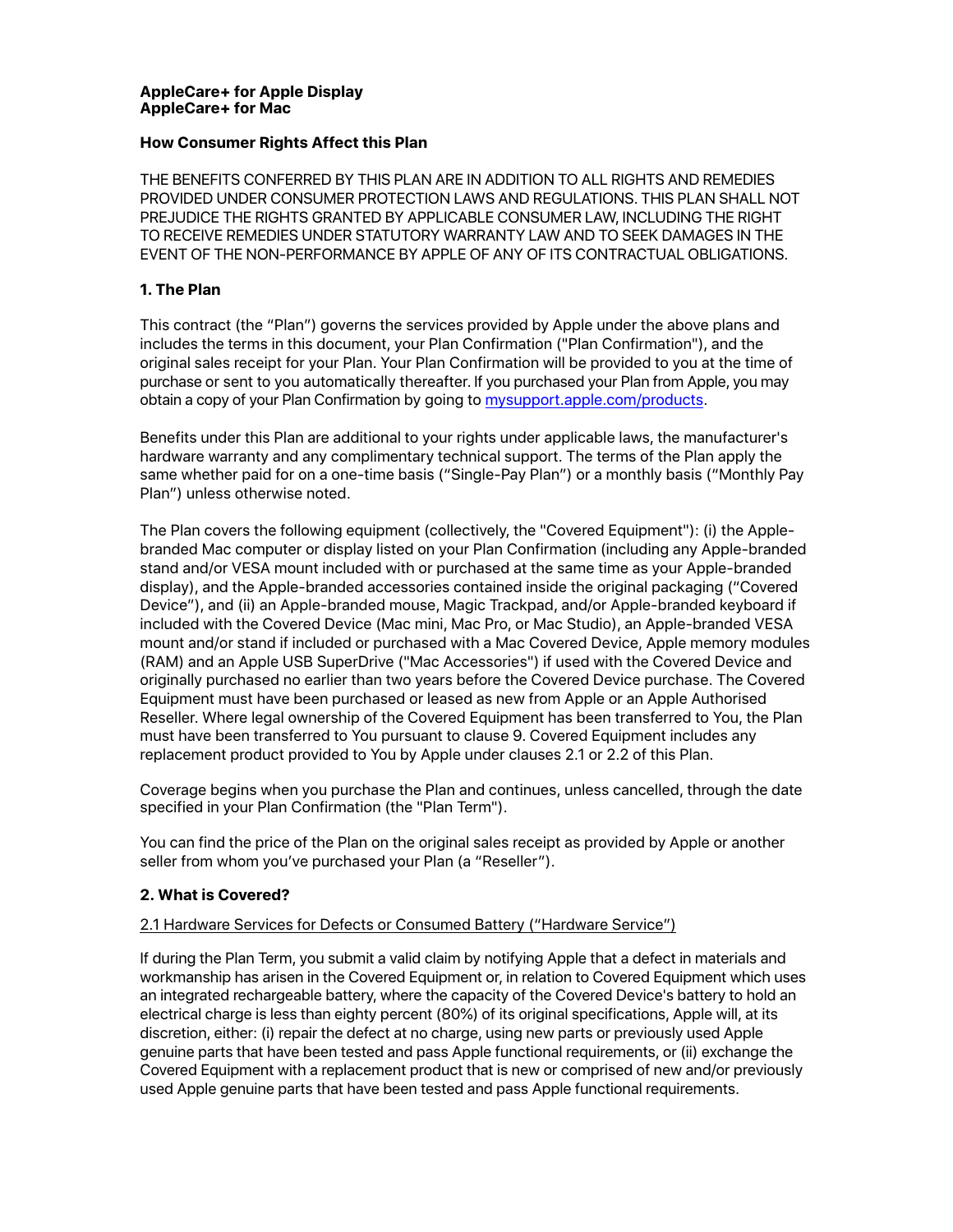All replacement products provided under this Plan will at a minimum have the same or substantially similar features (e.g., a different model with the same features, or the same model in a different color) as the original product. If Apple exchanges the Covered Equipment, the original product becomes Apple's property and the replacement product is your property, with coverage effective for the remainder of the Plan Term. Apple may use Covered Devices or replacement parts for service that are sourced from a country that is different from the country from which the Covered Device or original parts were sourced.

### 2.2 Services for Accidental Damage from Handling ("ADH Service")

If, during the Plan Term, you submit a valid claim by notifying Apple that the Covered Device has failed due to accidental damage from handling resulting from an unexpected and unintentional external event (for example, drops and damage caused by liquid contact from spills) ("ADH"), Apple will, at its discretion and subject to your payment of the service fee described below, either (i) repair the defect using new parts or previously used Apple genuine parts that have been tested and pass Apple functional requirements, or (ii) exchange the Covered Device with a replacement product that is new or comprised of new and/or previously used Apple genuine parts that have been tested and pass Apple functional requirements. Each time you receive services for ADH is a "Service Event". **Exclusions apply as described below. Further, services for ADH expire and all of Apple's obligations to you under this Section are fulfilled in their entirety once Apple has provided to you two (2) Service Events within each twelve (12)-month period based on your Plan's original purchase date as specified on the original sales receipt. Any unused Service Events will expire and you will get two (2) new ADH Service Events to use within the next twelve (12)-month period of continued coverage. All other Plan benefits continue throughout.**

**Important:** Please refer to Section 3 for exclusions on provision of ADH Service.

The following service fees apply to each Service Event:

|                                                                                                 | Mac                                       | Apple Display                             |
|-------------------------------------------------------------------------------------------------|-------------------------------------------|-------------------------------------------|
| Tier 1 ADH Service Event<br>- Screen Only ADH Damage<br>- External Enclosure-only ADH<br>Damage | HK\$799/SGD\$138/<br>MOP\$799/B3,300      | HK\$799/SGD\$138/<br>MOP\$799/B3,300      |
| Tier 2 ADH Service Event<br>- Other Accidental Damage                                           | HK\$2,299/SGD\$428/<br>MOP\$2,399/B10,000 | HK\$2,299/SGD\$428/<br>MOP\$2,399/B10,000 |

### *\*Fees include applicable taxes payable by you*

To qualify for the Tier 1 ADH Service Event fee, the Covered Device must have no additional damage beyond the screen-only damage (if applicable) or the external enclosure-only damage where such additional damage would prevent Apple from repairing the display or external enclosure. ADH damage to the Apple-branded stand and/or VESA mount used with your Apple-branded display will be treated as external enclosure-only ADH damage. A Covered Device with additional damage will be charged the price of the Tier 2 ADH Service Event.

The ADH coverage under the Plan may be provided to you as a benefit under an arrangement which Apple has entered into with the relevant insurer named in Section 11 below in the country or jurisdiction where you purchased the Plan ("Insurer").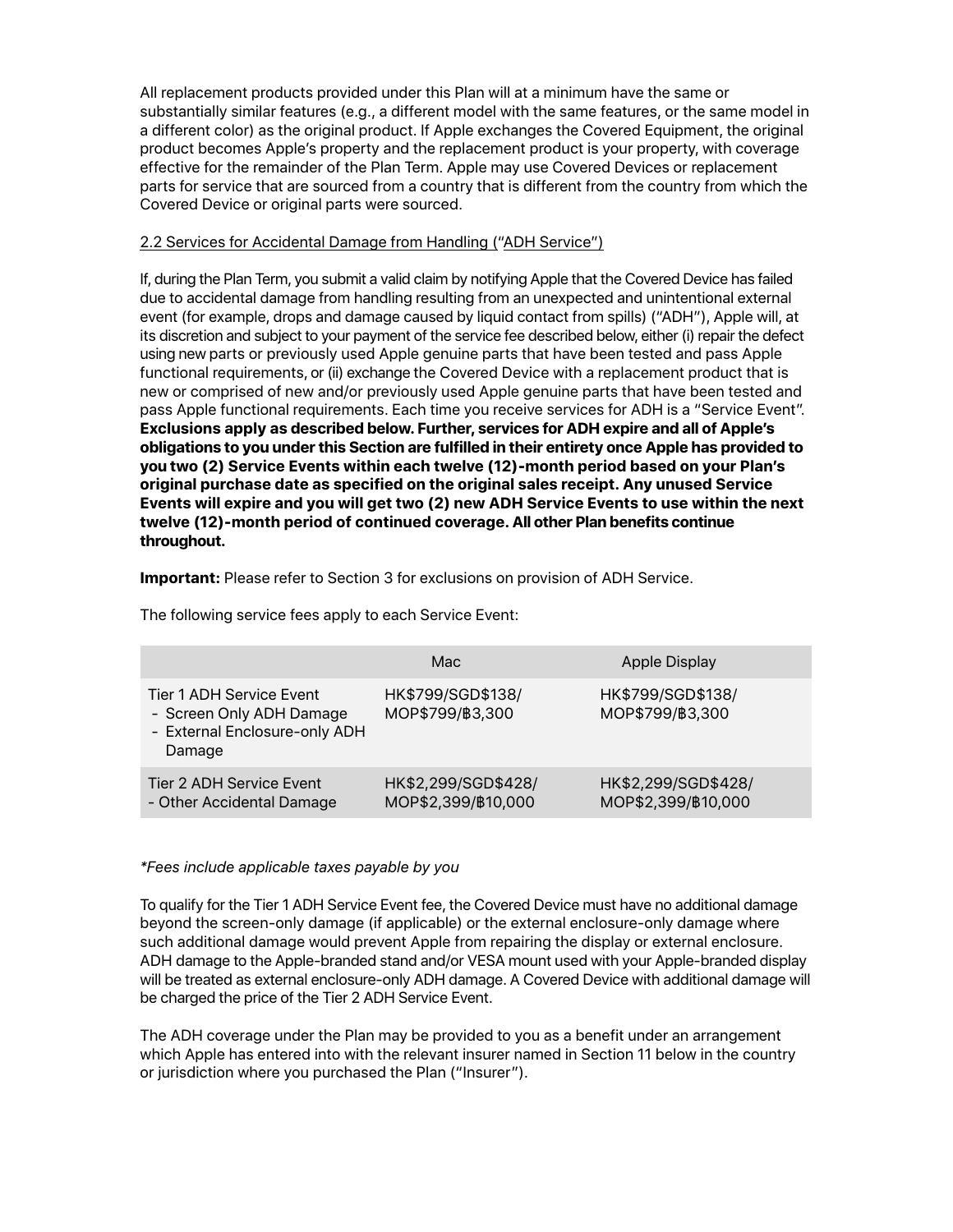Please note that if you seek service under this Plan in a country other than your country of purchase, the service fee will need to be paid in that country's currency and at that country's applicable rate – for further details, including regarding applicable fees by country, please visit the AppleCare+ support website at [apple.com/sg/legal/sales-support/applecare/applecareplus/](https://www.apple.com/sg/legal/sales-support/applecare/applecareplus/apac-en/mac/) [apac-en/mac/.](https://www.apple.com/sg/legal/sales-support/applecare/applecareplus/apac-en/mac/)

# 2.3 Technical Support

During the Plan Term, Apple will provide you with priority access to telephone and web-based technical support for Covered Equipment ("Technical Support"). Your Technical Support starts on expiration of the complimentary technical support provided by Apple, which starts on the date you purchase the Covered Equipment. Technical support may include assistance with installation, launch, configuration, troubleshooting, and recovery (excluding data recovery), including storing, retrieving, and managing files; interpreting system error messages; and determining when hardware service is required or ADH coverage may be applicable. Apple will provide support for the then-current version of the supported software, and the prior Major Release. For purposes of this section, the term "Major Release" means a significant version of software that is commercially released by Apple in a release number format such as "1.0" or "2.0" and which is not in beta or pre-release form.

Apple Technical Support is limited to the following: (i) the Covered Equipment, (ii) the Apple-branded Operating System ("macOS") and Apple-branded software applications that are pre-installed on or designed to operate with the Covered Equipment ("Consumer Software"), (iii) use of the graphical user interface for server administration and network management issues on Apple's operating system server software ("macOS Server"), and (iv) connectivity issues between the Covered Equipment and a computer or device that meets the Covered Equipment's connectivity specifications and runs an operating system supported by the Covered Equipment. **Exclusions apply as described below.**

# **3. What is not Covered?**

# 3.1 Hardware Service and ADH Service

Apple may restrict Hardware Service and ADH Service to the country where the Covered Equipment was originally purchased.

Apple will not provide Hardware Service or ADH Service in the following circumstances:

(a) to protect against normal wear and tear, or to repair cosmetic damage not affecting the functionality of the Covered Equipment;

(b) to conduct preventative maintenance;

(c) to replace Covered Equipment that is lost or stolen;

(d) to repair damage, including excessive physical damage (e.g., products that have been crushed, bent or submerged in liquid), caused by reckless, abusive, willful or intentional conduct, or any use of the Covered Equipment in a manner not normal or intended by Apple;

(e) to install, remove or dispose of the Covered Equipment or the equipment provided to you while the Covered Equipment is being serviced;

(f) to repair damage caused by a product that is not Covered Equipment;

(g) to repair any damage to Covered Equipment (regardless of the cause) if the Covered Equipment has been opened, serviced (including for upgrades and expansions), modified, installed or altered by anyone other than Apple or an authorized representative of Apple;

(h) to repair pre-existing conditions of the Covered Equipment if you purchased the Plan after you purchased the Covered Equipment;

(i) to repair any damage to Covered Equipment with a serial number that has been altered, defaced or removed;

(j) to repair damages caused by fire, earthquake, flood, or other similar external causes;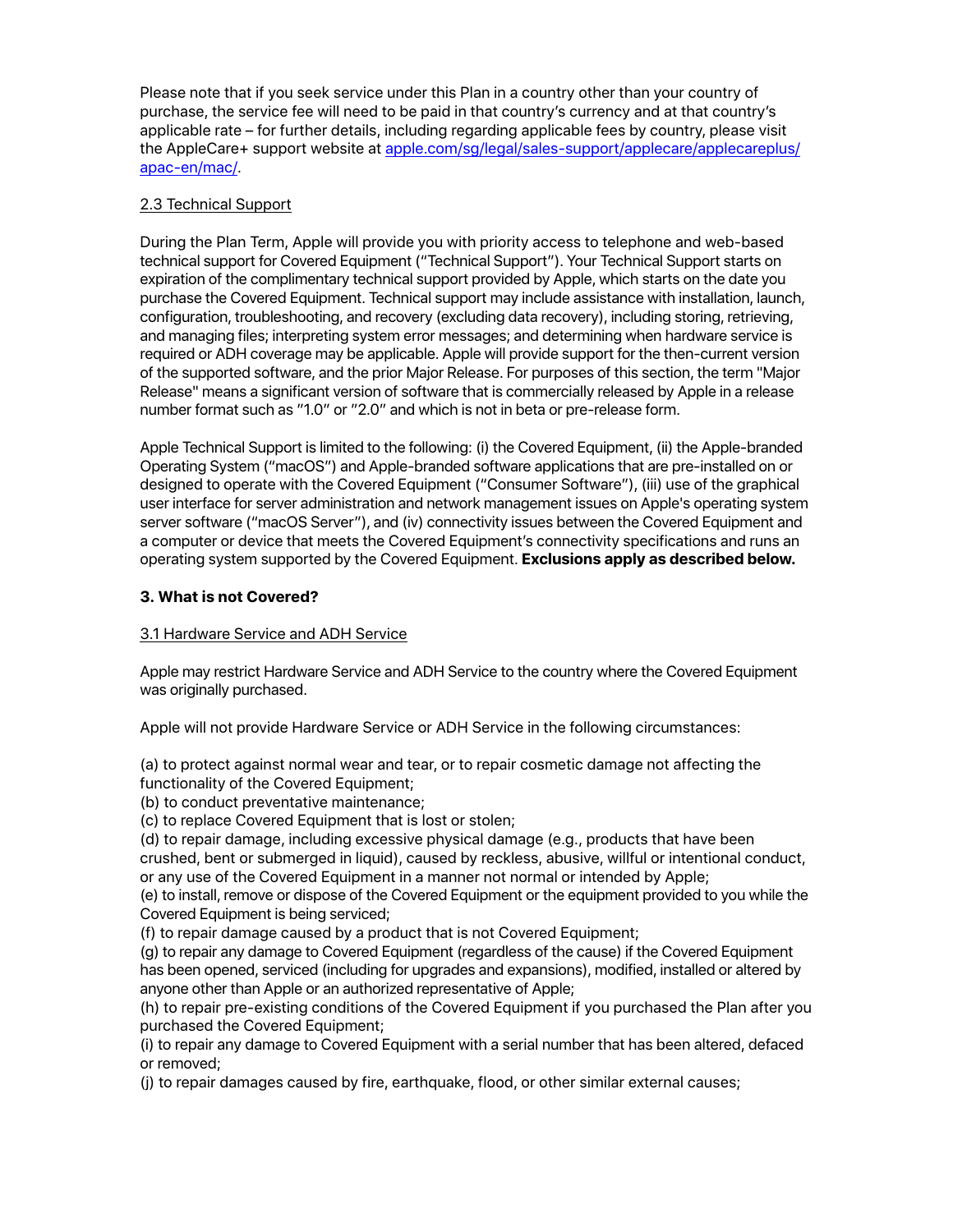(k) to protect against damage caused by the presence of hazardous materials, including, but not limited to, biological materials and allergens, that present a risk to human health; (l) the loss of, loss of use of, damage to, corruption of, inability to access, or inability to manipulate any electronic hardware or software, or components thereof, that are used to store, process, access, transmit, or receive information within Covered Equipment as a result of any cause or loss other than covered losses specifically stated in this Plan, including any unauthorized access or unauthorized use of such system, a denial of service attack, or receipt or transmission of malicious code; or

(m) the loss of, loss of use of, damage to, corruption of, inability to access, or inability to manipulate any electronic data stored within Covered Equipment, including any such loss caused by unauthorized access or unauthorized use of such data, a denial of service attack, or receipt or transmission of malicious code.

**Important:** For Plans purchased in Thailand, additional exclusions apply. Refer to Section 11 for the additional exclusions applicable to your Plan.

Installation of third-party parts may affect your coverage. As a condition of receiving Hardware or ADH Service, all Covered Equipment must be returned to Apple in its entirety including all original parts or Apple-authorized replacement components. The restriction does not prejudice your consumer law rights.

### 3.2 Technical Support

Apple will not provide Technical Support in the following circumstances:

(a) For use or modification to the Covered Equipment, the macOS, or Consumer Software in a manner for which the Covered Equipment or software is not intended to be used or modified;

(b) For issues that could be resolved by upgrading software to the then-current version;

(c) For third-party products or their effects on or interactions with the Covered Equipment, the macOS, macOS Server, or Consumer Software;

(d) For your use of a computer or macOS that is not related to Consumer Software or to connectivity issues with the Covered Equipment;

(e) For software other than the macOS, macOS Server, or Consumer Software;

(f) For macOS software for servers, except when using the graphical interface for server administration and network management issues on macOS Server on a Covered Device;

(g) For any Consumer Software designated as "beta", "pre-release," or "preview" or similar designation;

(h) For damage to, or loss of any software or data that was residing or recorded on the Covered Equipment (note: the Plan does not cover the recovery or reinstallation of software programs and user data);

(i) For third-party web browsers, email applications, and Internet service provider software, or the macOS configurations necessary for their use;

(j) The loss of, loss of use of, damage to, corruption of, inability to access, or inability to manipulate any electronic hardware or software, or components thereof, that are used to store, process, access, transmit, or receive information within Covered Equipment as a result of any cause or loss other than covered losses specifically stated in this Plan, including any unauthorized access or unauthorized use of such system, a denial of service attack, or receipt or transmission of malicious code; or

(k) The loss of, loss of use of, damage to, corruption of, inability to access, or inability to manipulate any electronic data stored within Covered Equipment, including any such loss caused by unauthorized access or unauthorized use of such data, a denial of service attack, or receipt or transmission of malicious code.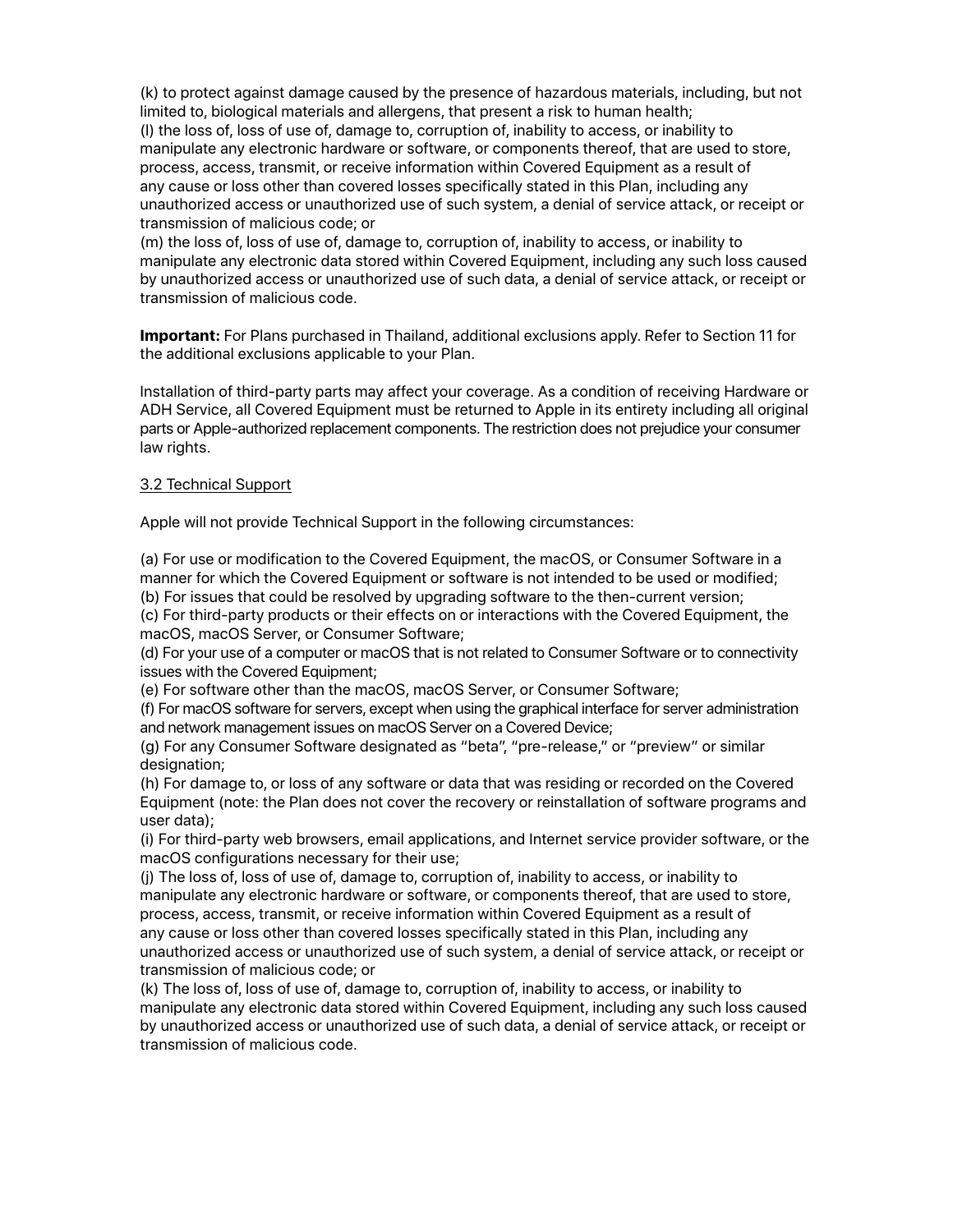### **4. How to Obtain Service and Support?**

You may obtain service or Technical Support by calling Apple or accessing [support.apple.com/](http://support.apple.com/country-selector) [country-selector](http://support.apple.com/country-selector). You must provide the Plan Agreement Number or Covered Device serial number. You must also, upon request, present your Plan Confirmation, and the original sales receipt for your Covered Device and your Plan.

### **5. Service Options**

Apple will provide Hardware or ADH Service to you through one or more of these options:

(a) Carry-in service. Carry-in service is available for most Covered Equipment. Return the Covered Equipment to an Apple-owned retail store location or to a service provider authorized by Apple that offers carry-in service. Service will be performed for you at the store, or the store may send the Covered Equipment to an Apple repair service ("ARS") site for service. You must promptly retrieve the Covered Equipment.

(b) Onsite service. Onsite service is available for many desktop and portable computers as well as for the Apple-branded display if the location of the Covered Equipment is within 80 kilometers radius of an Apple Authorised Onsite Service Provider. Certain parts serviceable under do-it-yourself parts service, as described below, are not eligible for onsite service. If Apple determines that onsite service is available, Apple will dispatch a service technician to the location of the Covered Equipment. Service will be performed at the location, or the service technician will transport the Covered Equipment to an Apple Authorised Services Provider ("AASP") or Apple Repair Service ("ARS") location for repair. If the Covered Equipment is repaired at an AASP or an ARS location, Apple will arrange for transportation of the Covered Equipment to your location following service. If the service technician is not granted access to the Covered Equipment at the appointed time, any further onsite visits may be subject to an additional charge.

(c) Mail-in service. Direct mail-in service is available for most Covered Equipment. If Apple determines that your Covered Equipment is eligible for mail-in service, Apple will send you prepaid waybills (and, if needed, packaging material). You must ship the Covered Equipment to an ARS site in accordance with Apple's instructions. Once service is complete, the ARS site will return the Covered Equipment to you. Apple will pay for shipping to and from your location if you follow all instructions.

(d) Do-it-yourself ("DIY") parts service. DIY parts service is available for many Covered Equipment. This allows you to service your own Covered Equipment. In any case, Apple is not responsible for any labor costs you incur in respect to DIY parts service. If DIY parts service is available, the following process will apply:

(i) Service where Apple requires return of the replaced Covered Equipment part. Apple may require a credit card authorization to serve as security for the retail price of the replacement Covered Equipment part and applicable shipping costs. If you are not able to provide credit card authorization, service may not be available to you and Apple will offer an alternative arrangement for service. Apple will ship a replacement Covered Equipment part to you with installation instructions, if applicable, and any requirements for the return of the replaced Covered Equipment part. If you follow the instructions, Apple will cancel the credit card authorization, so you will not be charged for the Covered Equipment part and shipping to and from your location. If you fail to return the replaced Covered Equipment part as instructed or return a replaced product, part or accessory that is ineligible for service, Apple will charge the credit card for the authorized amount.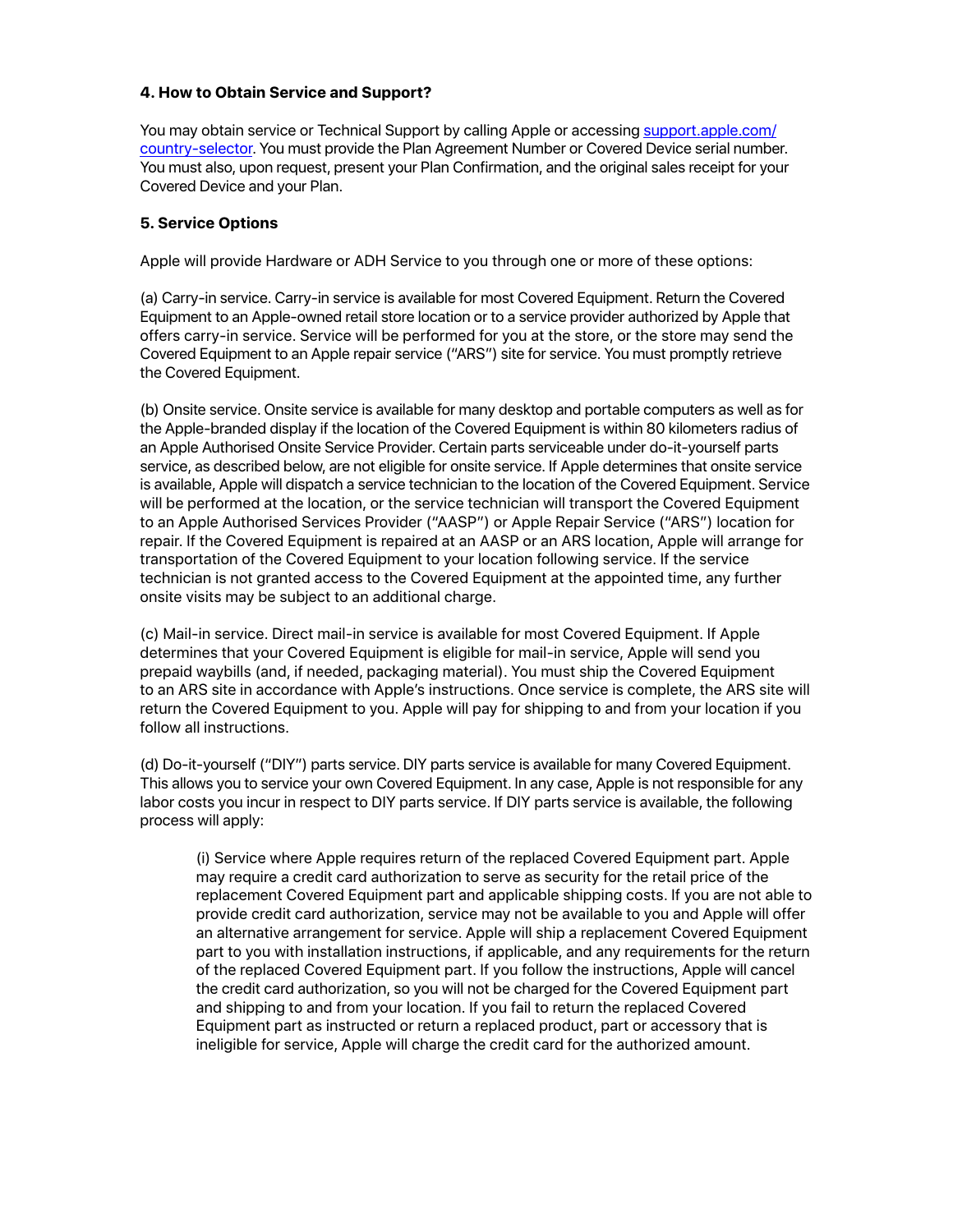(ii) Service where Apple does not require return of the replaced Covered Equipment part. Apple will ship you free of charge a replacement Covered Equipment part accompanied by instructions for installation, if applicable, and any requirements for the disposal of the replaced part.

Should you require further assistance, you should contact Apple at the telephone numbers listed below.

Apple may change the method by which Apple provides repair or replacement service to you, and your Covered Equipment's eligibility to receive a particular method of service.

Service will be limited to the options available in the country where you request service. Service options, parts availability and response times may vary. If service is not available for the Covered Equipment in a country that is not the country of purchase, you may be responsible for shipping and handling charges to facilitate service in a country where service is available. If you seek service in a country that is not the country of purchase, you must comply with all applicable import and export laws and regulations and be responsible for all custom duties, V.A.T. and other associated sales taxes and charges. For international service, Apple may repair or exchange products and parts with comparable products and parts that comply with local standards.

### **6. Your Responsibilities**

To receive service or support under the Plan, you agree to (i) provide your Plan Agreement Number and a copy of your Plan's original proof of purchase, (ii) provide information about the symptoms and causes of the issues with the Covered Equipment, (iii) respond to requests for information needed to diagnose or service the Covered Equipment, (iv) follow instructions Apple gives you, (v) update software to currently published releases prior to seeking service, and (vi) back up software and data residing on the Covered Equipment.

DURING HARDWARE SERVICE, APPLE WILL DELETE THE CONTENTS OF THE COVERED EQUIPMENT, REFORMAT THE STORAGE MEDIA, AND REINSTALL THE COVERED EQUIPMENT'S ORIGINAL SOFTWARE CONFIGURATION AND SUBSEQUENT UPDATE RELEASES, WHICH WILL RESULT IN THE DELETION OF ALL SOFTWARE AND DATA THAT RESIDED ON THE COVERED EQUIPMENT PRIOR TO SERVICE. Apple will return your Covered Equipment or provide a replacement as the Covered Equipment was originally configured, subject to applicable updates. Apple may install macOS updates as part of hardware service that will prevent the Covered Equipment from reverting to an earlier version of the macOS. Third party applications installed on the Covered Equipment may not be compatible or work with the Covered Equipment as a result of the macOS update. You will be responsible for reinstalling all other software programs, data and passwords.

### **7. Limitation of Liability**

TO THE MAXIMUM EXTENT PERMITTED BY APPLICABLE LAW, APPLE AND ITS EMPLOYEES AND AGENTS, AND THE INSURER, WILL UNDER NO CIRCUMSTANCES BE LIABLE TO YOU OR ANY SUBSEQUENT OWNER OF THE COVERED EQUIPMENT FOR ANY INDIRECT OR CONSEQUENTIAL DAMAGES, INCLUDING BUT NOT LIMITED TO THE COSTS OF RECOVERING, REPROGRAMMING, OR REPRODUCING ANY PROGRAM OR DATA OR THE FAILURE TO MAINTAIN THE CONFIDENTIALITY OF DATA, ANY LOSS OF BUSINESS, PROFITS, REVENUE OR ANTICIPATED SAVINGS, RESULTING FROM APPLE'S OR THE INSURER'S OBLIGATIONS UNDER THIS PLAN. TO THE MAXIMUM EXTENT PERMITTED BY APPLICABLE LAW, THE LIMIT OF APPLE AND ITS EMPLOYEES' AND AGENTS' AND THE INSURER'S LIABILITY TO YOU AND ANY SUBSEQUENT OWNER ARISING UNDER THIS PLAN SHALL NOT EXCEED THE ORIGINAL PRICE PAID FOR THIS PLAN. APPLE SPECIFICALLY DOES NOT WARRANT THAT (i) IT WILL BE ABLE TO REPAIR OR REPLACE THE COVERED EQUIPMENT WITHOUT RISK TO OR LOSS OF PROGRAMS OR DATA, (ii) IT WILL MAINTAIN THE CONFIDENTIALITY OF DATA, OR (iii) THE OPERATION OF THE PRODUCT WILL BE UNINTERRUPTED OR ERROR-FREE.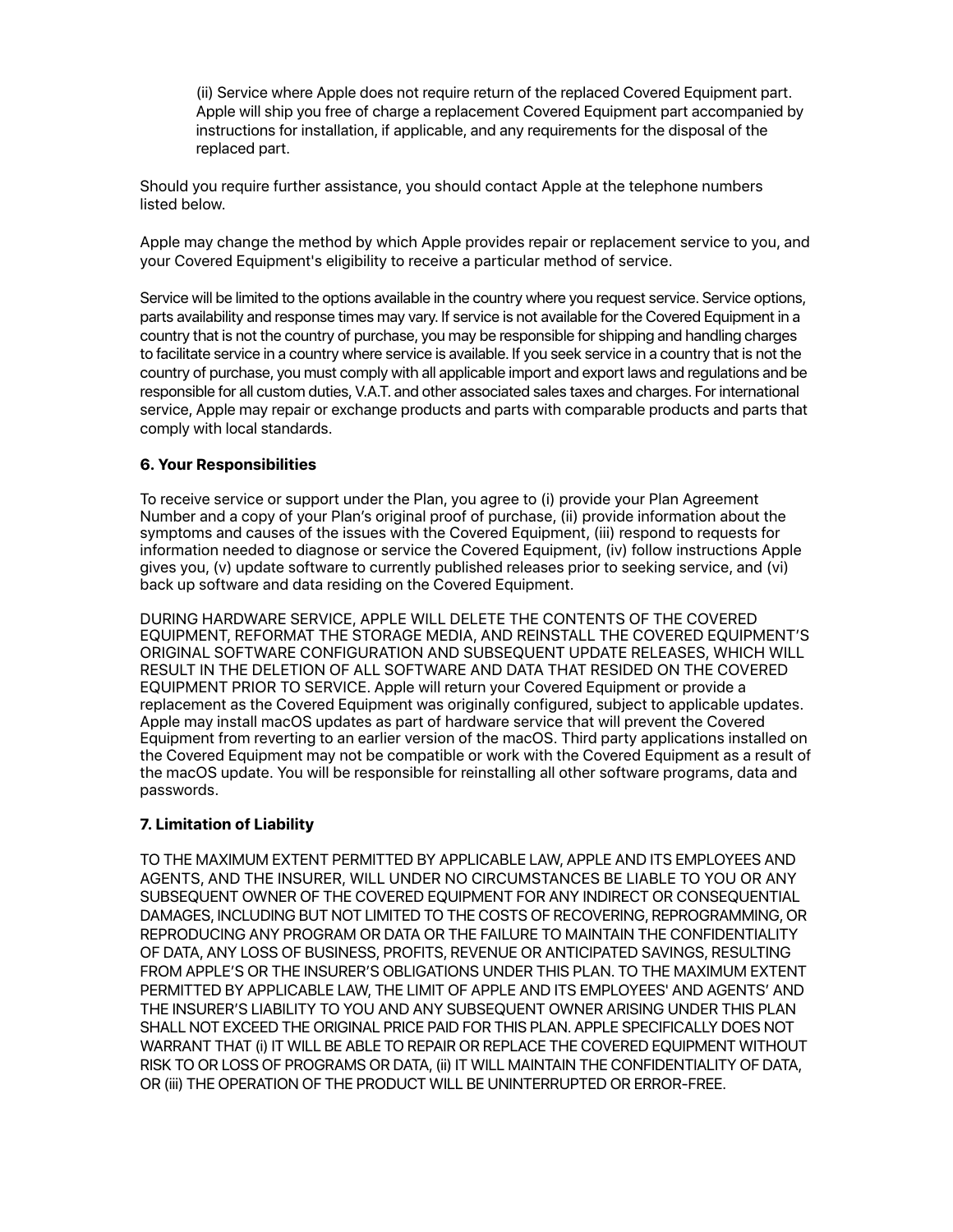THE BENEFITS CONFERRED BY THIS PLAN ARE IN ADDITION TO ANY RIGHTS AND REMEDIES PROVIDED UNDER CONSUMER LAWS AND REGULATIONS. TO THE EXTENT THAT LIABILITY UNDER SUCH LAWS AND REGULATIONS MAY BE LIMITED, APPLE'S LIABILITY IS LIMITED, AT ITS SOLE OPTION, TO REPLACEMENT OR REPAIR OF THE COVERED EQUIPMENT OR SUPPLY OF THE SERVICE. SOME STATES OR PROVINCES DO NOT ALLOW THE EXCLUSION OR LIMITATION OF INCIDENTAL OR CONSEQUENTIAL DAMAGES, SO SOME OR ALL OF THE ABOVE LIMITATIONS MAY NOT APPLY TO YOU.

### **8. Cancellation**

### 8.1 Your Cancellation Rights

Regardless of your method of purchase, you may cancel this Plan at any time for any reason.

(a) Cancellations with the return of your Covered Device:

Regardless of your Plan type, to cancel this Plan with the return of your Covered Device, go to the original sales channel of your Covered Device purchase (whether a Reseller or Apple). You (or the financing entity, in the event your Plan was financed) will receive a full Plan refund.

(b) All other cancellations:

### (i) For Single-Pay Plans:

To cancel a Single-Pay Plan, call Apple, or you may send written notice with your Plan Agreement Number to the location appropriate to your country of purchase listed in Section 11. You must send a copy of the Plan's original proof of purchase with your notice.

Unless local law provides otherwise, cancellation refunds will be provided as follows:

(A) If you cancel within thirty (30) days of your Plan's purchase, or receipt of this Plan, whichever occurs later, you will receive a full refund less the value of any benefits provided to you under the Plan.

(B) If you cancel more than thirty (30) days after your receipt of this Plan, you will receive a pro rata refund of the original purchase price. The pro rata refund is based on the percentage of unexpired Plan Term from the Plan's date of purchase using the calculation set forth in Section 11 for your country of purchase.

### (ii) For Monthly Pay Plans:

To cancel a Monthly Pay Plan, you may:

(A) Turn off your next Monthly Pay Plan billing renewal through your billing platform (if available); or

(B) Call your billing provider (whether a Reseller or Apple) to cancel your Monthly Pay Plan.

Unless applicable local law provides otherwise, in either case, your cancellation will be deferred until midnight on the last day of the month for which the last monthly payment was paid. Your Monthly Pay Plan will remain active until the end of that month at which point it will be cancelled and no cancellation refund will be provided. Your failure to timely and fully make any monthly payment will be deemed an expression of your intent to cancel your Plan and you will not be entitled to receive a refund of any monthly payments you have made.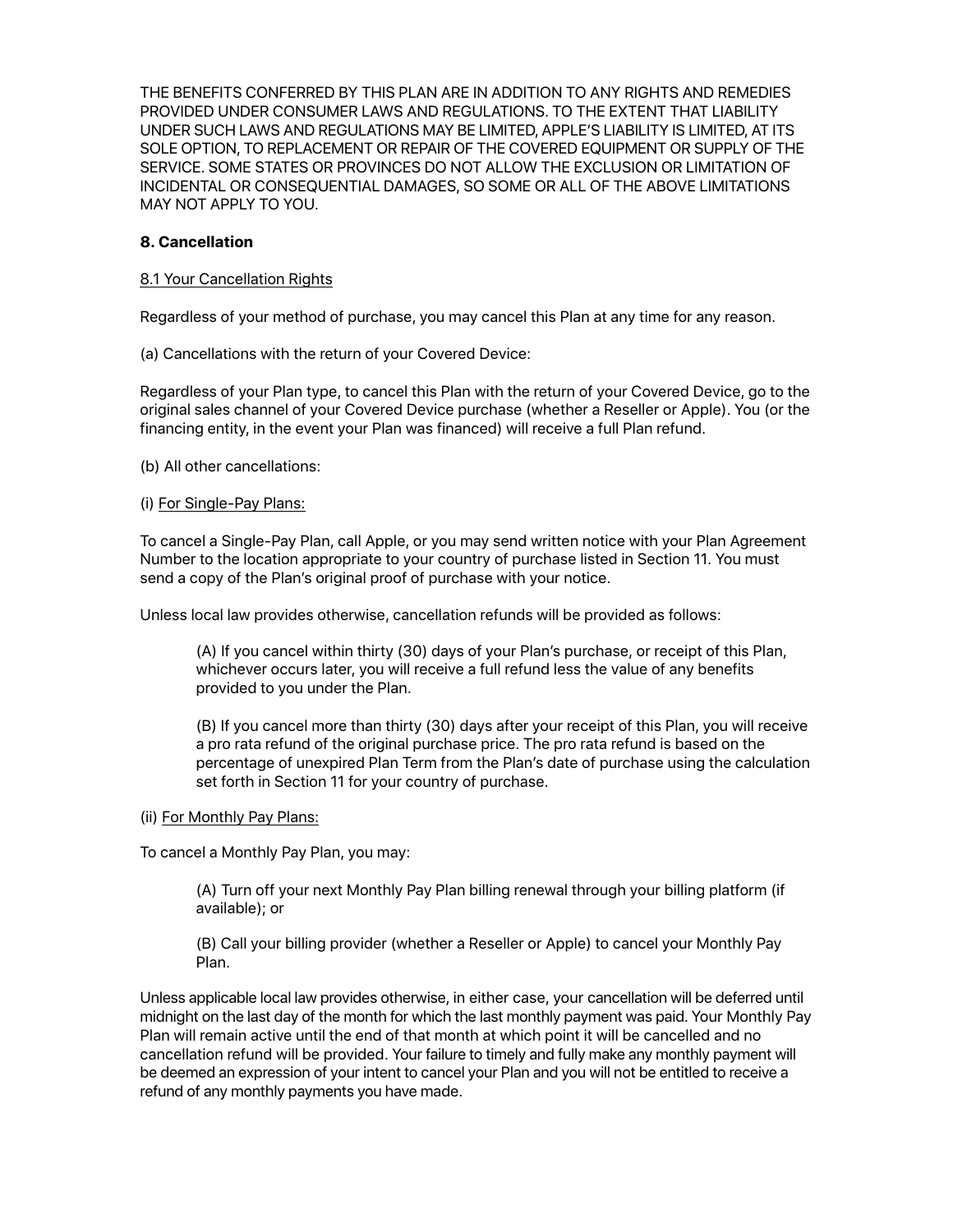If your Monthly Pay Plan is financed by a third party, contact the financing entity to cancel your Plan. Apple may return any refund owed to the financing entity who paid Apple for your Plan.

### 8.2 Apple's Cancellation Rights

Unless applicable local law provides otherwise, Apple may cancel this Plan (both on its own behalf and on behalf of the Insurer) for fraud or material misrepresentation, or if service parts for the Covered Equipment are not available, upon thirty (30) days' prior written notice. If local law permits and Apple cancels this Plan for the unavailability of service parts, you will receive a prorata refund for the Plan's unexpired term.

### 8.3 Effect of Cancellation

Upon the effective date of your early cancellation, Apple's future obligations under this Plan to you are fully extinguished.

### **9. Transfer of Plan**

You may make a one-time permanent transfer of all of your rights under the Plan to another party, provided that: (i) you transfer to the other party the original proof of purchase, the Plan Confirmation, the Plan's printed materials and this service contract; (ii) you notify Apple of the transfer by sending notice of transfer to the location appropriate for your country as listed in Section 11, and (iii) the other party accepts the terms of this service contract. Additionally, with regard to Monthly Pay Plans, including if you financed the purchase of your Plan, the transferee must assume and comply with all payment obligations of the transferor, and any failure to do so by a transferee shall immediately trigger the cancellation provisions applicable to Monthly Pay Plans, as described in Section 8.1. When notifying Apple of the transfer, you must provide the Plan Agreement Number, the serial number of the Covered Equipment, and the name, address, telephone number and email address of the new owner.

### **10. General Terms**

(a) Apple may subcontract or assign performance of its obligations to third parties but shall not be relieved of its obligations to you in doing so.

(b) Apple is not responsible for any failures or delays in performing under the Plan that are due to events outside Apple's reasonable control.

(c) You are not required to perform preventative maintenance on the Covered Equipment to receive service under the Plan.

(d) This Plan is offered and valid only in the countries listed in Section 11. Persons who have not reached the age of majority may not purchase this Plan. This Plan may not be available in all jurisdictions, and is not available where prohibited by law.

(e) In carrying out its obligations Apple may, at its discretion and solely for the purposes of monitoring the quality of Apple's response, record part or all of the calls between you and Apple.

(f) You agree that any information or data disclosed to Apple under this Plan is not confidential or proprietary to you. Furthermore, you agree that Apple may collect and process data on your behalf when it provides service. This may include transferring your data to affiliated companies, the Insurer or service providers in accordance with the Apple Customer Privacy Policy.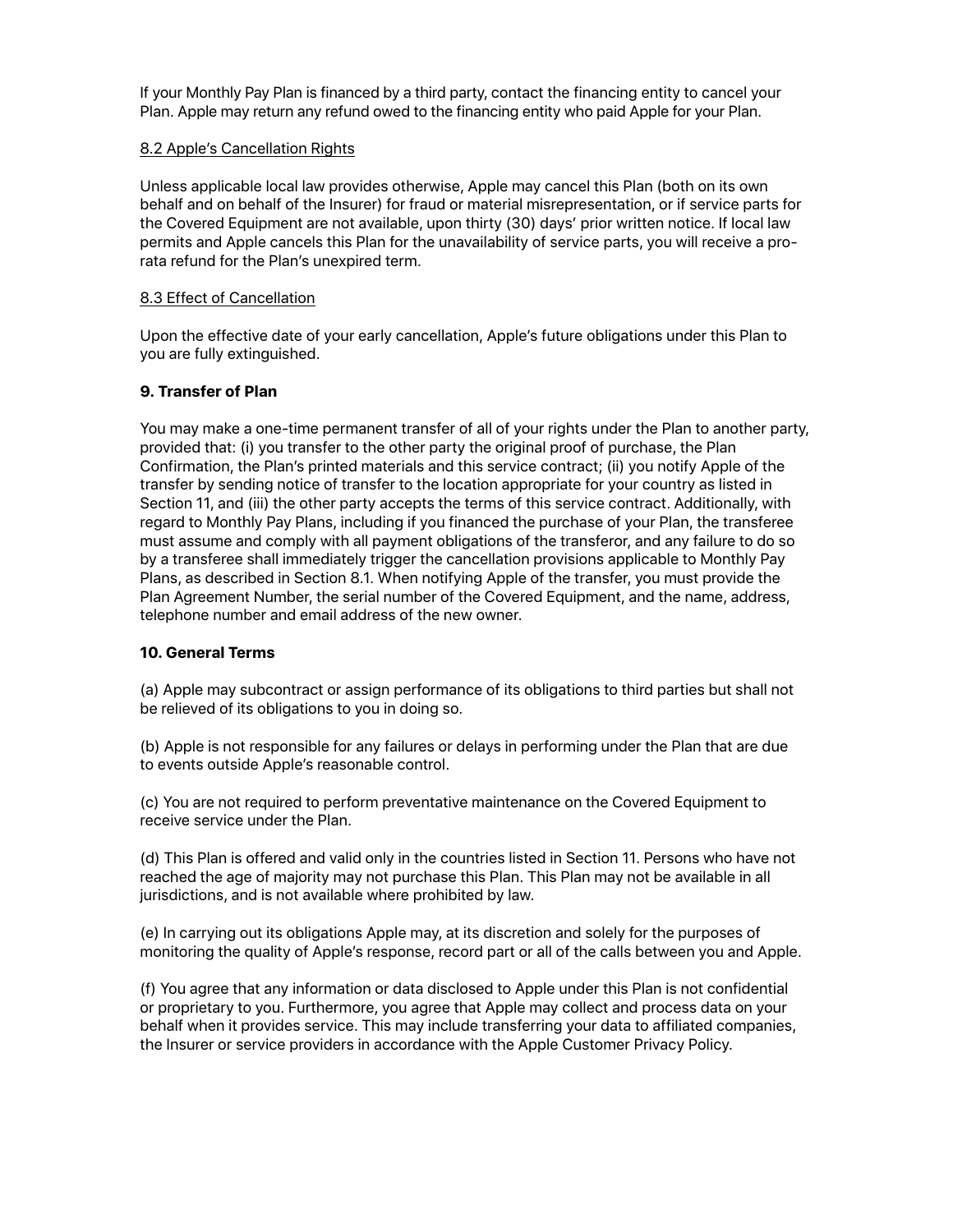(g) Apple has security measures, which should protect your data against unauthorized access or disclosure as well as unlawful destruction. You will be responsible for the instructions you give to Apple regarding the processing of data, and Apple will seek to comply with those instructions as reasonably necessary for the performance of the service and support obligations under the Plan. If you do not agree with the above or if you have questions regarding the processing of your data, contact Apple at the telephone numbers provided at [support.apple.com/en-sg/HT201232.](http://support.apple.com/en-sg/HT201232)

(h) **Apple will protect your information in accordance with Apple Customer Privacy Policy available at [apple.com/sg/legal/privacy/](http://www.apple.com/sg/legal/privacy/). If you wish to have access to the information that Apple holds concerning you or if you want to make changes, access [appleid.apple.com/sg](https://appleid.apple.com/sg) to update your personal contact preferences or you may contact Apple at [apple.com/sg/](http://www.apple.com/sg/privacy/contact) [privacy/contact.](http://www.apple.com/sg/privacy/contact)**

(i) The terms of the Plan, including the original sales receipt of the Plan and the Plan Confirmation, shall prevail over any conflicting, additional, or other terms of any purchase order or other document, and constitute your and Apple's (and, where applicable, the Insurer's) entire understanding with respect to the Plan.

(j) Apple is not obligated to renew this Plan. If Apple does offer to renew this Plan, Apple will determine the price and terms.

(k) There is no informal dispute settlement process available under this Plan.

(l) "Apple" is the entity and legal and financial obligor listed in Section 11 for the country where you purchased the Plan.

(m) The governing law of this Plan is the law of the country listed in Section 11 where you purchased the Plan.

# **11. Country and Jurisdiction Variations**

One or more of the terms that appear below may apply to the Plan. The terms below may vary from one or more of the terms that appear above this Section. Product availability may vary by jurisdiction. The following jurisdiction variations will control if inconsistent with any other provisions of this Plan:

### 11.1 Hong Kong

Parties to Contract – Apple Asia Limited of Suites 2401-2412, Tower One, Times Square, Causeway Bay, Hong Kong ("Apple") and (for the purpose of the ADH coverage) AIG Insurance Hong Kong Limited of 46/F, One Island East, 18 Westlands Road, Island East, Hong Kong (as "Insurer"), an insurance company authorized to carry on general insurance business in and from Hong Kong under the Hong Kong Insurance Companies Ordinance and regulated by the Office of the Commissioner of Insurance.

Cancellation (Section 8) – Cancel by sending written notice to AppleCare Administration, Apple Asia Limited of Suites 2401-2412, Tower One, Times Square, Causeway Bay, Hong Kong. If you cancel more than thirty (30) days after your receipt of this Plan, you will receive a pro-rata refund of the Plan's original purchase price, less the value of any service provided to you under the Plan.

Transfer (Section 9) – Transfer by sending written notice to AppleCare Administration, Apple Asia Limited of Suites 2401-2412, One Tower One, Times Square, Causeway Bay, Hong Kong.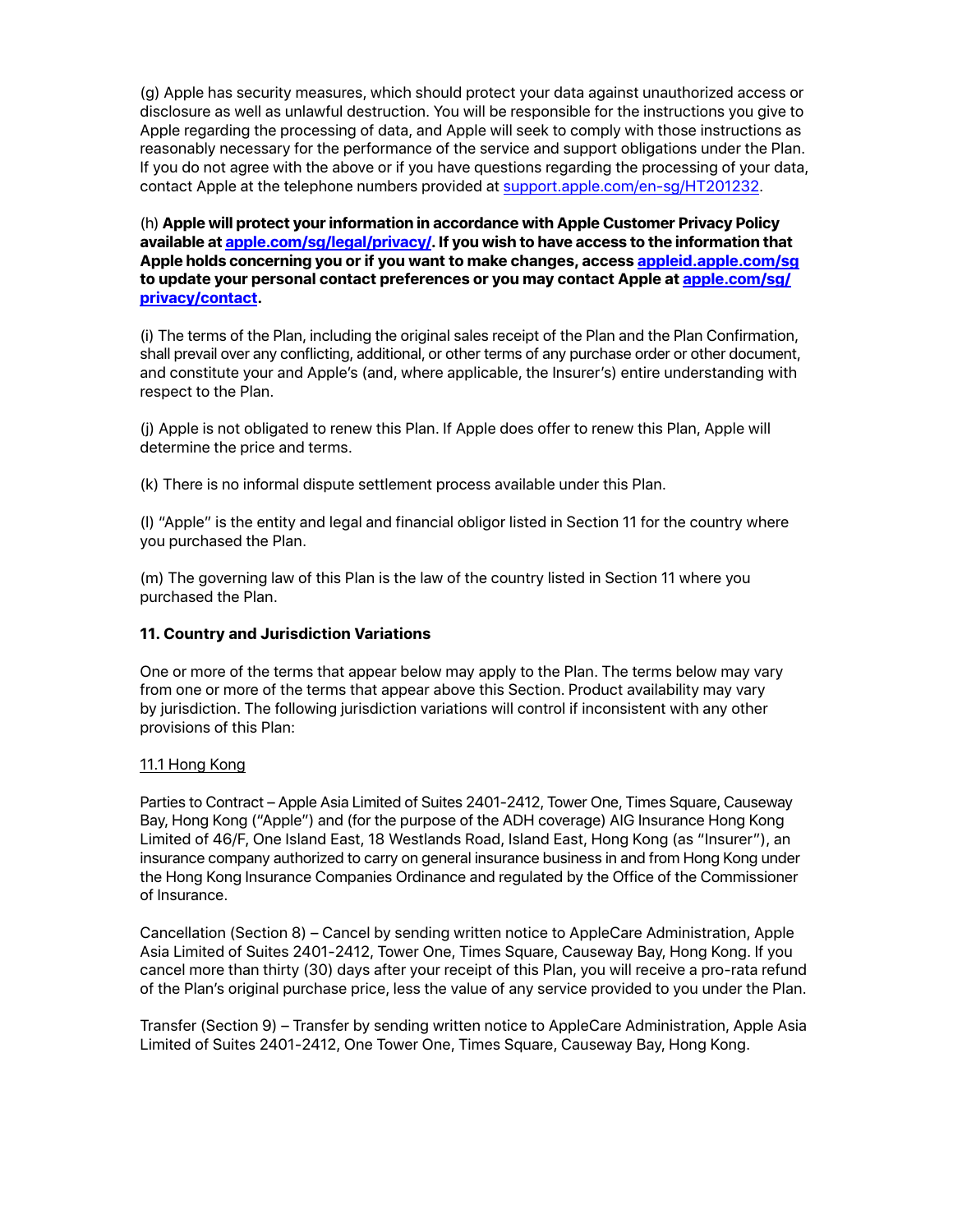General Terms (Section 10) – This plan is offered and valid only in Hong Kong. The laws of the Special Administrative Region of Hong Kong govern this Plan. In Hong Kong, Apple is the obligor in relation to all obligations under this Plan apart from the ADH coverage. For ADH coverage, the Insurer appoints Apple to provide the Service Events under Section 2.2 of this Plan and covers the costs of such Service Events in excess of your service fee.

### 11.2 Macau

Parties to Contract – Apple Macau Limitada, Avenida da Praia Grande, 759, 5/Floor, Macau, China.

Cancellation (Section 8) – Cancel by sending written notice to AppleCare Macau Limitada, Avenida da Praia Grande, 759, 5/Floor, Macau, China. If you cancel more than thirty (30) days after your receipt of this Plan, you will receive a pro-rata refund of the original purchase price. The pro-rata refund is based on the percentage of unexpired Plan Term from the Plan's date of purchase, less (i) ten percent (10%) of the pro-rata amount and (ii) the value of any service provided to you under the Plan.

Transfer (Section 9) – Transfer by sending written notice to Apple Macau Limitada, Avenida da Praia Grande, 759, 5/Floor, Macau, China.

General Terms (Section 10) – This plan is offered and valid only in Macau. The laws of Macau govern this Plan.

### 11.3 Singapore

Parties to Contract – Apple South Asia Pte. Ltd. of 7 Ang Mo Kio Street 64, Singapore 569086 ("Apple") and (for the purpose of the ADH coverage) AIG Asia Pacific Insurance Pte. Ltd. of 78 Shenton Way #09-16 Singapore 079120 (as "Insurer"), an insurance company authorized to carry on general insurance business in Singapore.

Cancellation (Section 8) – Cancel by sending written notice to AppleCare Administration, Apple South Asia Pte. Ltd. of 7 Ang Mo Kio Street 64, Singapore 569086. If you cancel more than thirty (30) days after your receipt of this Plan, you will receive a pro-rata refund of the Plan's original purchase price, less the value of any service provided to you under the Plan.

Transfer (Section 9) – Transfer by sending written notice to AppleCare Administration, Apple South Asia Pte. Ltd. of 7 Ang Mo Kio Street 64, Singapore 569086.

General terms (Section 10) – This plan is offered and valid only in Singapore. The laws of the Republic of Singapore govern this Plan. The ADH coverage is provided to you pursuant to a group insurance policy that Apple South Asia Pte. Ltd. has purchased from the Insurer.

### 11.4 Thailand

Parties to Contract – Apple South Asia (Thailand) Limited of 44<sup>th</sup> Floor, Room Nos. HH4401-6 and HH4408-9, The Offices at Central World, 999/9 Rama I Road, Pathumwan, Bangkok, 10330, Thailand ("Apple") and (for the purpose of the ADH coverage) AIG Insurance (Thailand) Public Company Limited of 21st -23rd Floor, Siam Piwat Tower, 989 Rama I Road, Patumwan, Bangkok 10330, Thailand (as "Insurer"), an insurance company authorized to carry on general insurance business in Thailand and regulated by the Office of Insurance Commission.